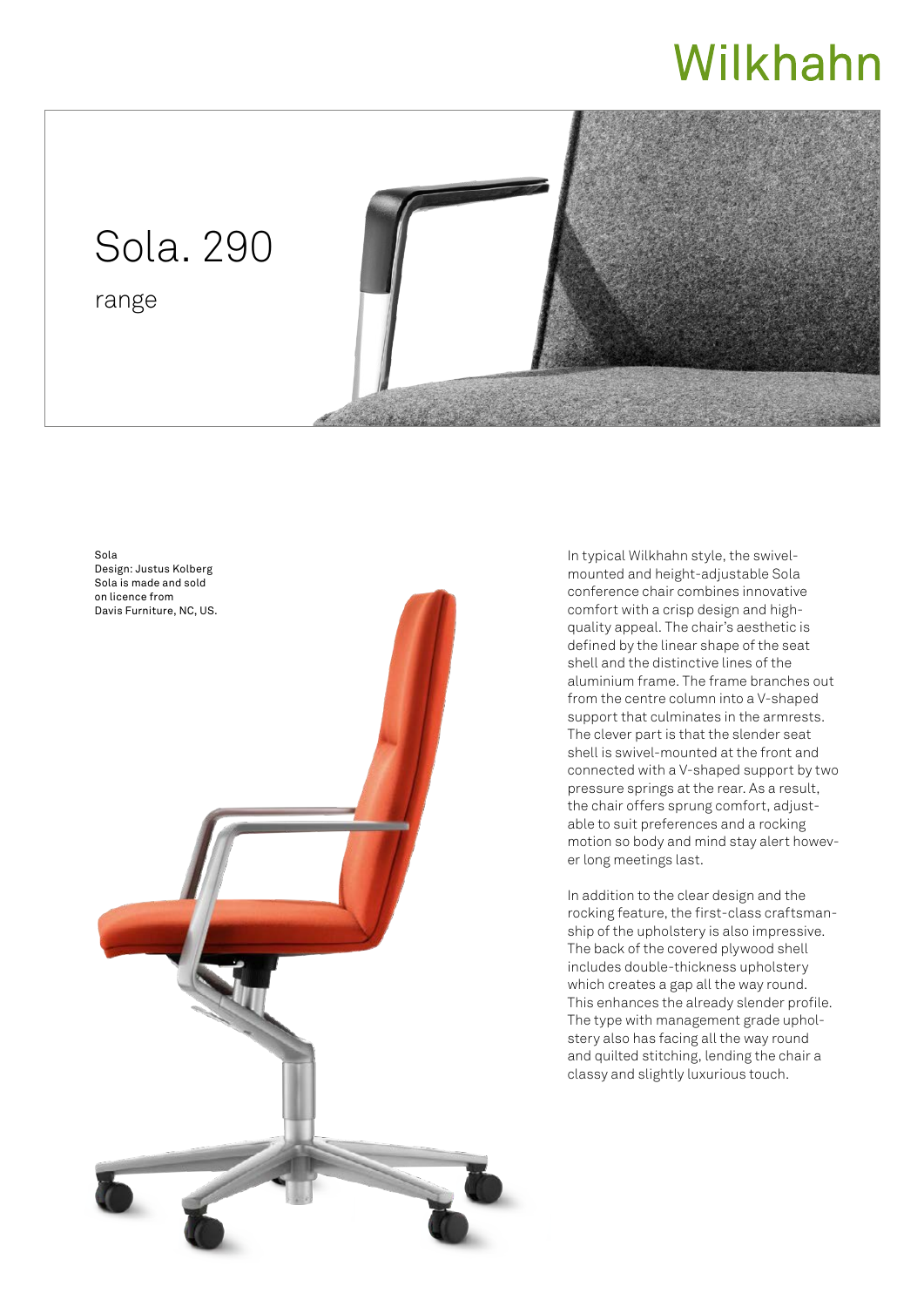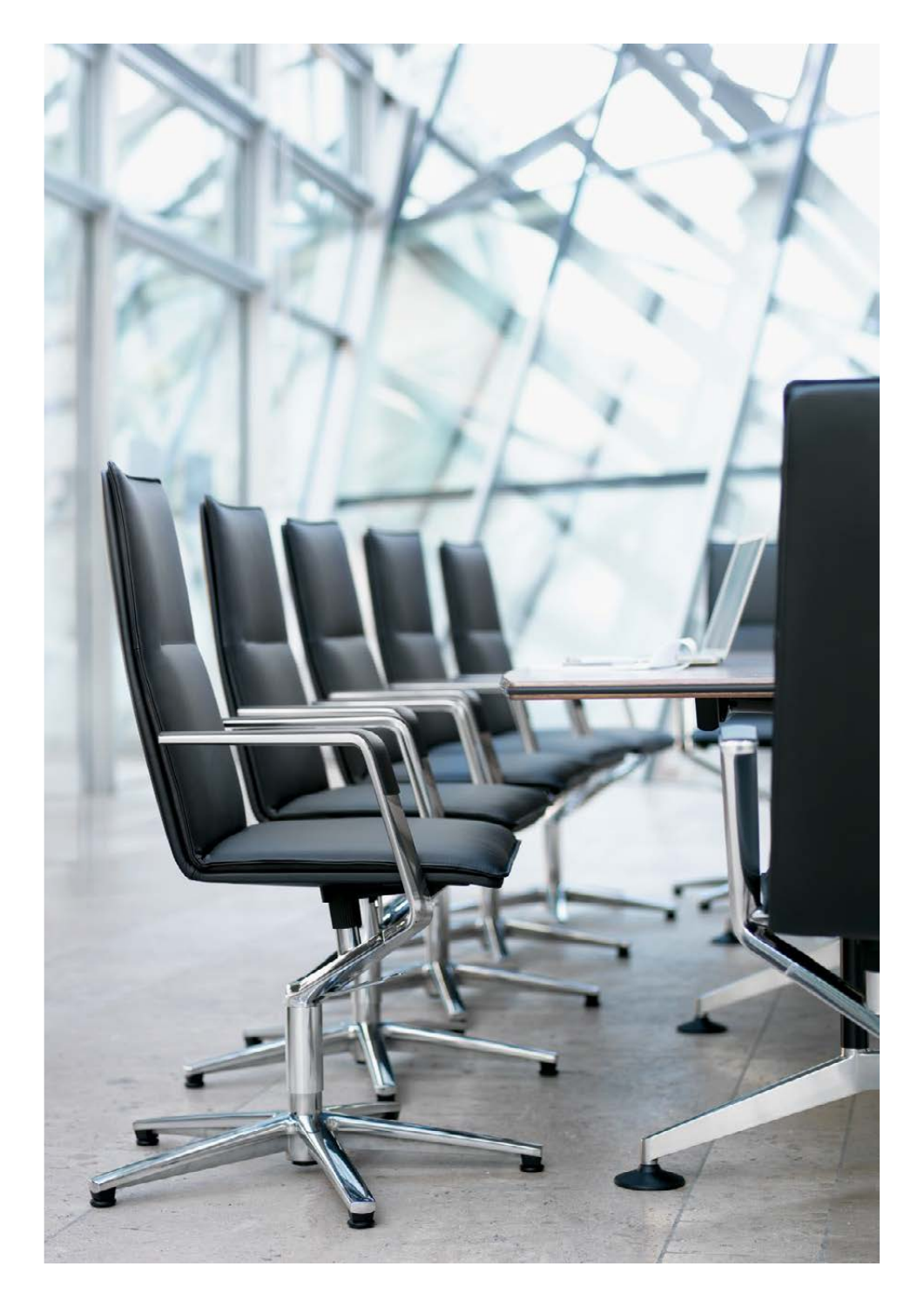



291/71

291/71



The conference chair models are optionally available with load-dependent braking castors. They can also come with multi-purpose glides plus additional felt for flooring that easily scratches. The chairs have gas lifts for continuous height adjustment with the levers matching the overall design. The frame is made of die-cast aluminium, the surfaces are optionally high-lustre polished, or with black or matt silver satin coatings. Topstitching in the backrest prevents creases from forming. The management grade upholstery version includes additional facing all the way round, sewn on with a quilted seam, giving the chair an elegantly casual and subtly luxurious feel. Covers for the seat shell and cushioning can be chosen from the especially high-quality fabric and leather collections. Armrests come with additional optional armrest pads made of fine-grained, black plastic or leather.